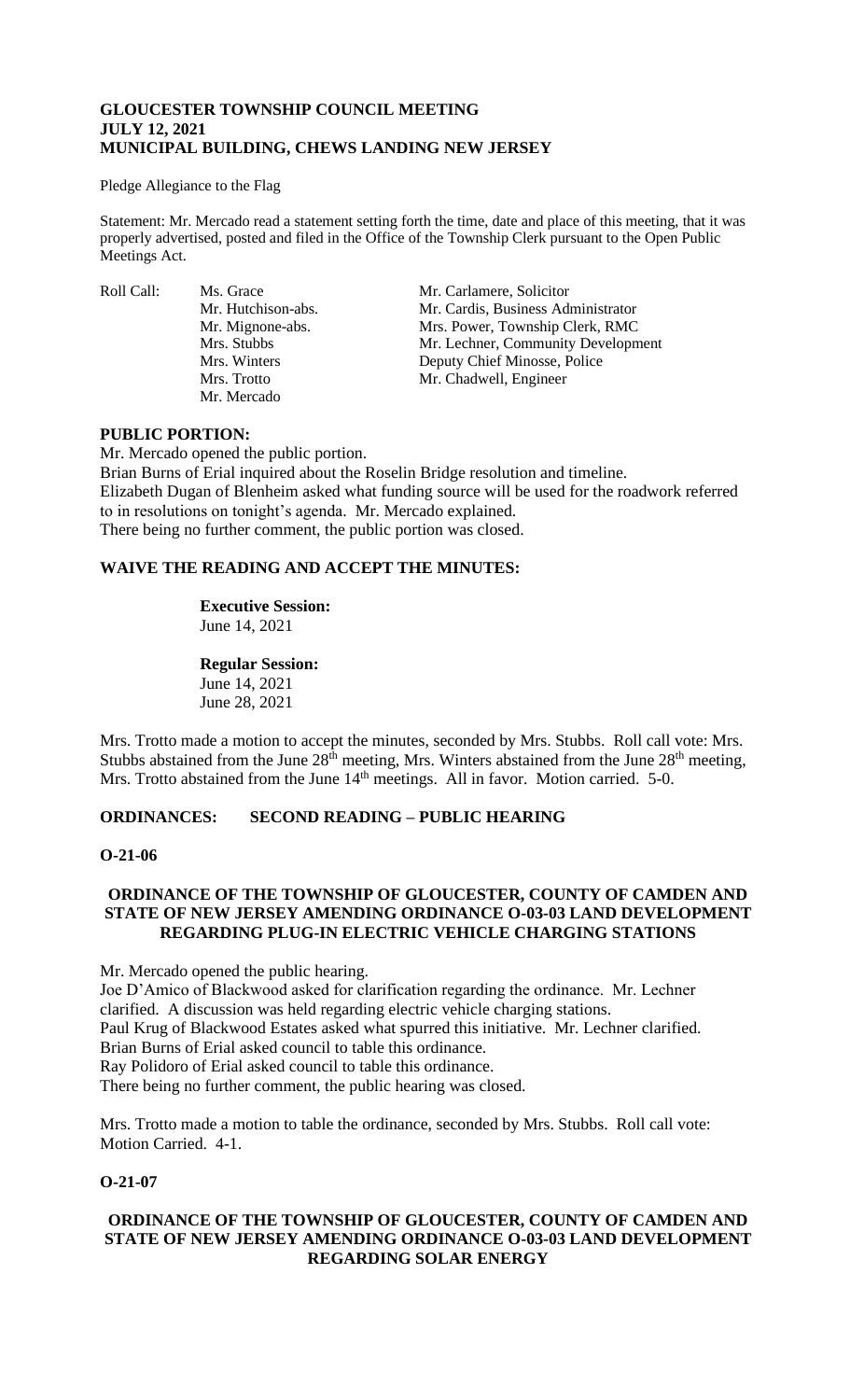Mr. Mercado opened the public hearing. There being no comment, the public hearing was closed.

Mrs. Trotto made a motion to accept the ordinance, seconded by Mrs. Winters. Roll call vote: All in favor. Motion carried. 5-0.

### **CONSENT AGENDA:**

#### **R-21:07-206**

#### **RESOLUTION AUTHORIZING PAYMENT OF BILLS**

**BE IT RESOLVED BY THE** Township Council of the Township of Gloucester, in the County of Camden, that the following bills are approved by the Township Council in accordance with the provisions of Ordinance 0-82-16 and certified by the Chief Financial Officer that the claims are proper obligation of the township, that adequate funds are available to honor these claims in the account indicated and the claim should be paid:

| <b>CURRENT ACCOUNT</b><br>Per attached computer readout of the claims presented in the amount of   | \$<br>7,381,237.16 |
|----------------------------------------------------------------------------------------------------|--------------------|
| <b>CAPITAL ACCOUNT</b><br>Per attached computer read out of the claims presented in the amount of  | \$<br>46,520.25    |
| <b>TRUST</b><br><b>Per</b> attached computer readout of the claims presented in the amount of      | \$<br>12,486.50    |
| <b>OPEN SPACE TRUST</b><br>Per attached computer readout of the claims presented in the amount of  | \$<br>7,709.26     |
| <b>ANIMAL</b><br>Per attached computer readout of the claims presented in the amount of            | \$<br>2,900.00     |
| <b>DEVELOPERS ESCROW</b><br>Per attached computer readout of the claims presented in the amount of | \$<br>19,834.50    |
| <b>MANUAL CHECKS</b><br>Per attached computer readout of the claims presented in the amount of     | \$<br>620,728.12   |

Adopted: July 12, 2021

\_\_\_\_\_\_\_\_\_\_\_\_\_\_\_\_\_\_\_\_\_\_\_\_\_\_

ATTEST:

President of Council Orlando Mercado

Township Clerk, Nancy Power, RMC

Mrs. Winters made a motion to adopt, seconded by Mrs. Trotto. Roll call vote: All in favor. Motion carried. 5-0.

#### **R-21:07-207**

## **RESOLUTION AUTHORIZING CANCELLATION OF MUNICIPAL TAX SALE CERTIFICATES**

**WHEREAS,** Certificate of Sale #17-00206, issued to the Township of Gloucester, for delinquent taxes on Block7812, Lot 3, assessed to Barrila Danielle, at a tax sale held on December 28, 2017, and was redeemed by homeowner paying the full amount of the delinquency and;

**WHEREAS,** Certificate of Sale #18-00490, issued to the Township of Gloucester, for delinquent taxes on Block 11701, Lot 3, assessed to TLF REO LC, at a tax sale held on December 27, 2018, and was redeemed by homeowner paying the full amount of the delinquency and;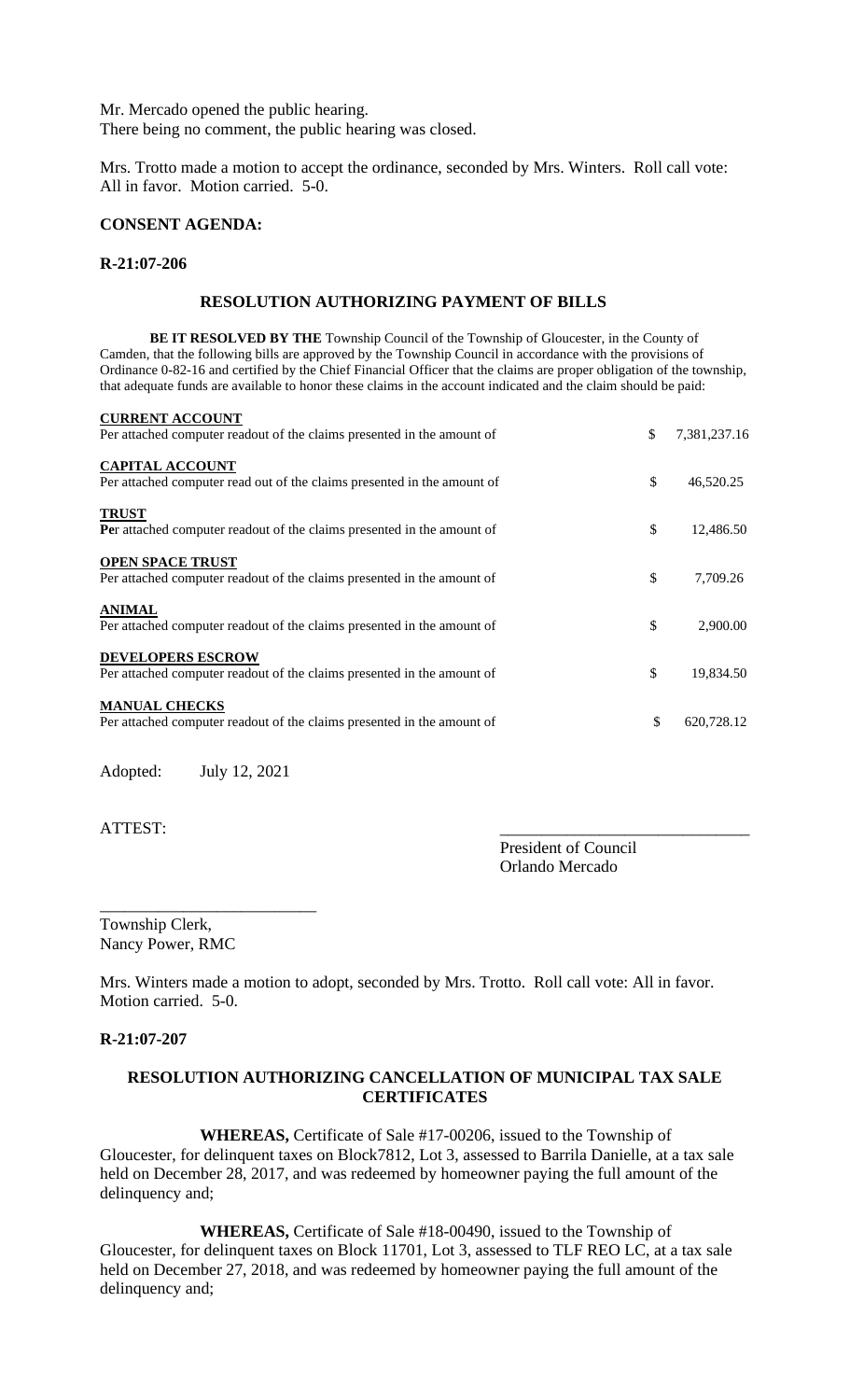**WHEREAS,** Certificate #18-00490 included CCMUA charges in the amount of \$807.92 and GTMUA charges in the amount of \$422.43 to be refunded upon collection, and;

**WHEREAS,** Certificate of Sale #19-00674, issued to the Township of Gloucester, for delinquent taxes on Block 14701, Lot 24, assessed to Fergurson Robert G II & Duncan Jes, at a tax sale held on December 27, 2019, and was redeemed by the homeowner paying the full amount of the delinquency and;

**WHEREAS,** Certificate of Sale #20-00045, issued to the Township of Gloucester, for delinquent taxes on Block 1306, Lot 20, assessed to Console Adrian Delmar (Est of), at a tax sale held on December 29, 2020, and was redeemed by the homeowner paying the full amount of the delinquency and;

**WHEREAS,** Certificate of Sale #20-00630, issued to the Township of Gloucester, for delinquent taxes on Block 14601, Lot 4, assessed to CD'S Profit LLC, at a tax sale held on December 29, 2020, and was redeemed by the homeowner paying the full amount of the delinquency and;

**WHEREAS,** Certificate #20-00630 included GTMUA charges in the amount of \$155.52 to be refunded upon collection, and;

**WHEREAS,** Certificate of Sale #20-00699, issued to the Township of Gloucester, for delinquent taxes on Block 15805, Lot 12, assessed to Henderson Sherman F & Marie, at a tax sale held on December 29, 2020, and was redeemed by the homeowner paying the full amount of the delinquency and;

**WHEREAS,** Certificate of Sale #20-00981, issued to the Township of Gloucester, for delinquent taxes on Block 18601, Lot 7, assessed to Watson John Irvin Jr, at a tax sale held on December 29, 2020, and was redeemed by the homeowner paying the full amount of the delinquency and;

**NOW, THEREFORE, BE IT RESOLVED,** that the Mayor and Municipal Clerk of the Township of Gloucester are hereby authorized to endorse the above Certificates of Sale for cancellation and refund GTMUA the amount of \$577.95 and CCMUA in the amount of \$807.92.

Adopted: July 12, 2021

President of Council Orlando Mercado

\_\_\_\_\_\_\_\_\_\_\_\_\_\_\_\_\_\_\_\_\_\_\_\_\_\_\_\_\_\_\_\_

ATTEST:

Township Clerk Nancy Power, RMC

\_\_\_\_\_\_\_\_\_\_\_\_\_\_\_\_\_\_\_\_\_\_\_\_

Mrs. Winters made a motion to adopt, seconded by Mrs. Trotto. Roll call vote: All in favor. Motion carried. 5-0.

**R-21:07-208**

## **RESOLUTION AUTHORIZING REFUNDS FROM THE DEPARTMENT OF VITAL STATISTICS**

**BE IT RESOLVED,** by the Township Council of the Township of Gloucester that the following refunds be and are hereby authorized:

Non-resident Marriage License Application

Megan Long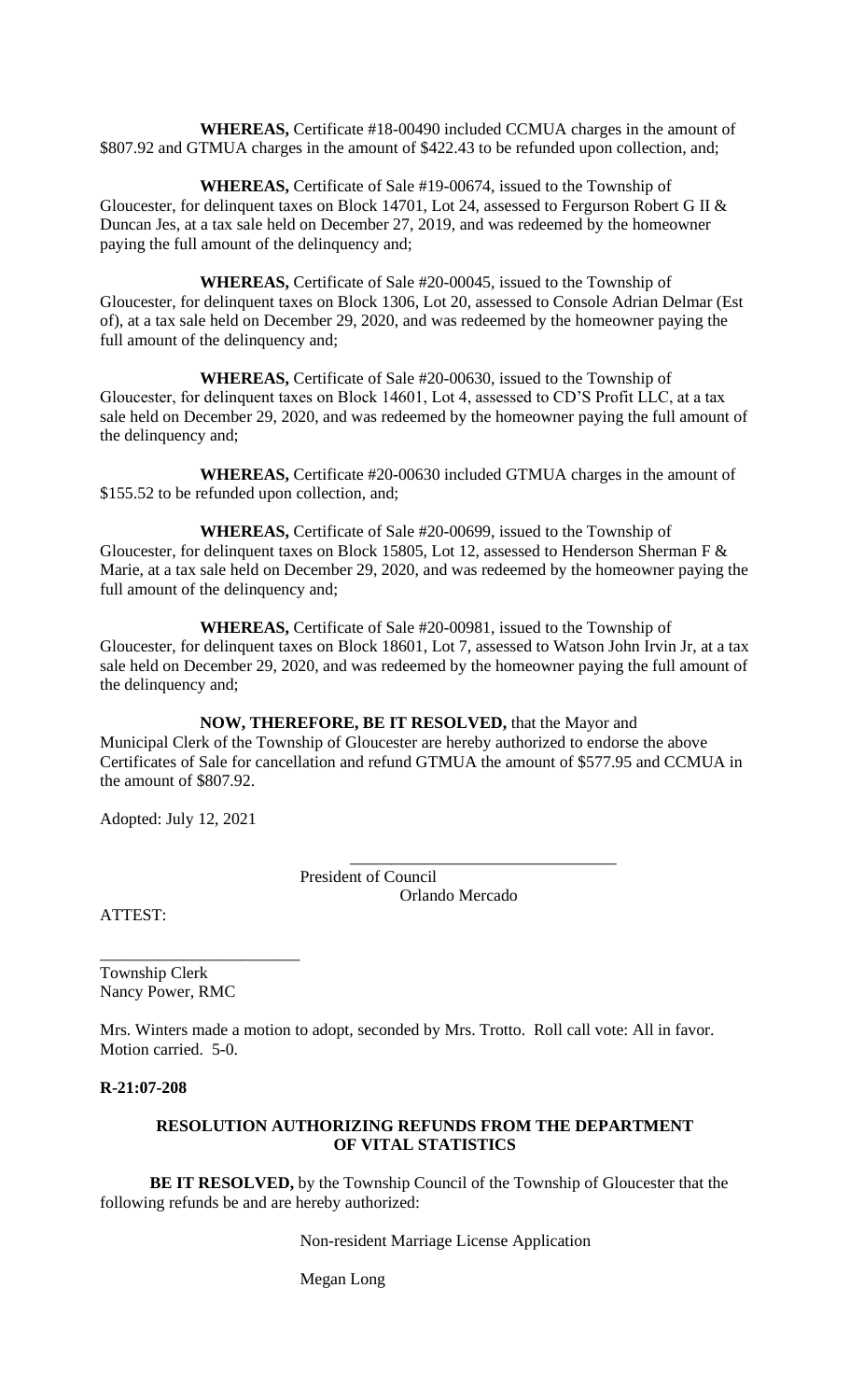175 Philadelphia Avenue West Deptford, NJ 08086

Total Amount - \$28.00

Adopted: July 12, 2021

President of Council Orlando Mercado

\_\_\_\_\_\_\_\_\_\_\_\_\_\_\_\_\_\_\_\_\_\_\_\_\_\_\_\_\_\_\_\_\_\_\_\_

ATTEST:

Township Clerk Nancy Power, RMC

\_\_\_\_\_\_\_\_\_\_\_\_\_\_\_\_\_\_\_\_\_\_\_\_\_\_\_\_\_\_\_\_\_\_\_\_\_\_\_\_

Mrs. Winters made a motion to adopt, seconded by Mrs. Trotto. Roll call vote: All in favor. Motion carried. 5-0.

## **R-21:07-209**

## **RESOLUTION FOR THE CANCELLATION OF OUTSTANDING CHECKS**

**WHEREAS**, there exists outstanding checks which have been outstanding; and

**NOW, THEREFORE, BE IT RESOLVED** that the following checks be cancelled and the expenditure be deposited into the proper fund;

# **Gloucester Twp. – Court – General Account for Republic Bank – ACCT. 1229206**

| <b>Payee</b>           | <u>Date</u> | <b>Check#</b> | Amount |
|------------------------|-------------|---------------|--------|
| Keelan Victor          | 3/9/2020    | 12474         | 25.00  |
| Keelan Victor          | 4/20/2020   | 12494         | 25.00  |
| Isabel Castro-Hidalgo  | 6/8/2020    | 12512         | 1.00   |
| Rudolph Wilson         | 7/7/2020    | 12520         | 2.00   |
| <b>Weldon Mathews</b>  | 7/7/2020    | 12521         | 1.00   |
| <b>Victor Perez</b>    | 8/3/2020    | 12536         | 3.02   |
| Sergio Sanchez-Cardona | 8/3/2020    | 12538         | 2.00   |
| <b>Robert Levin</b>    | 8/3/2020    | 12542         | 16.39  |
| Duane Holmes           | 9/9/2020    | 12552         | 1.42   |
| Victoria Ballard       | 9/9/2020    | 12557         | 135.00 |
| Deayna Dawson          | 10/5/2020   | 12567         | 2.00   |
| Christina Callaghan    | 10/5/2020   | 12571         | 40.98  |
| Paul Nwoga             | 11/12/2020  | 12581         | 50.00  |
| Christina Callaghan    | 11/12/2020  | 12584         | 20.49  |
| Daniel Jeffers         | 12/7/2020   | 12591         | 1.00   |
| Angela Furgus          | 12/7/2020   | 12593         | 25.00  |
| Christina Callaghan    | 12/7/2020   | 12595         | 20.49  |
| Raul Arvelo-Sanchez    | 1/4/2021    | 12602         | 17.00  |
| Michael Smith          | 1/4/2021    | 12603         | 1.68   |
| Paul Nwoga             | 1/4/2021    | 12604         | 50.00  |
| Christina Callaghan    | 1/4/2021    | 12605         | 20.49  |
| Sharif Alwan           | 2/8/2021    | 12614         | 170.00 |
|                        |             | <b>TOTAL</b>  | 630.96 |

## **Gloucester Twp. – Court – Bail Account for Republic Bank – ACCT. 1229214**

| <b>Payee</b> | Date      | <b>Check</b> $#$ | Amount        |
|--------------|-----------|------------------|---------------|
| Devona Jones | 5/18/2020 | 63565            | <u> 10.00</u> |
|              |           | TOTAL            | 10.00         |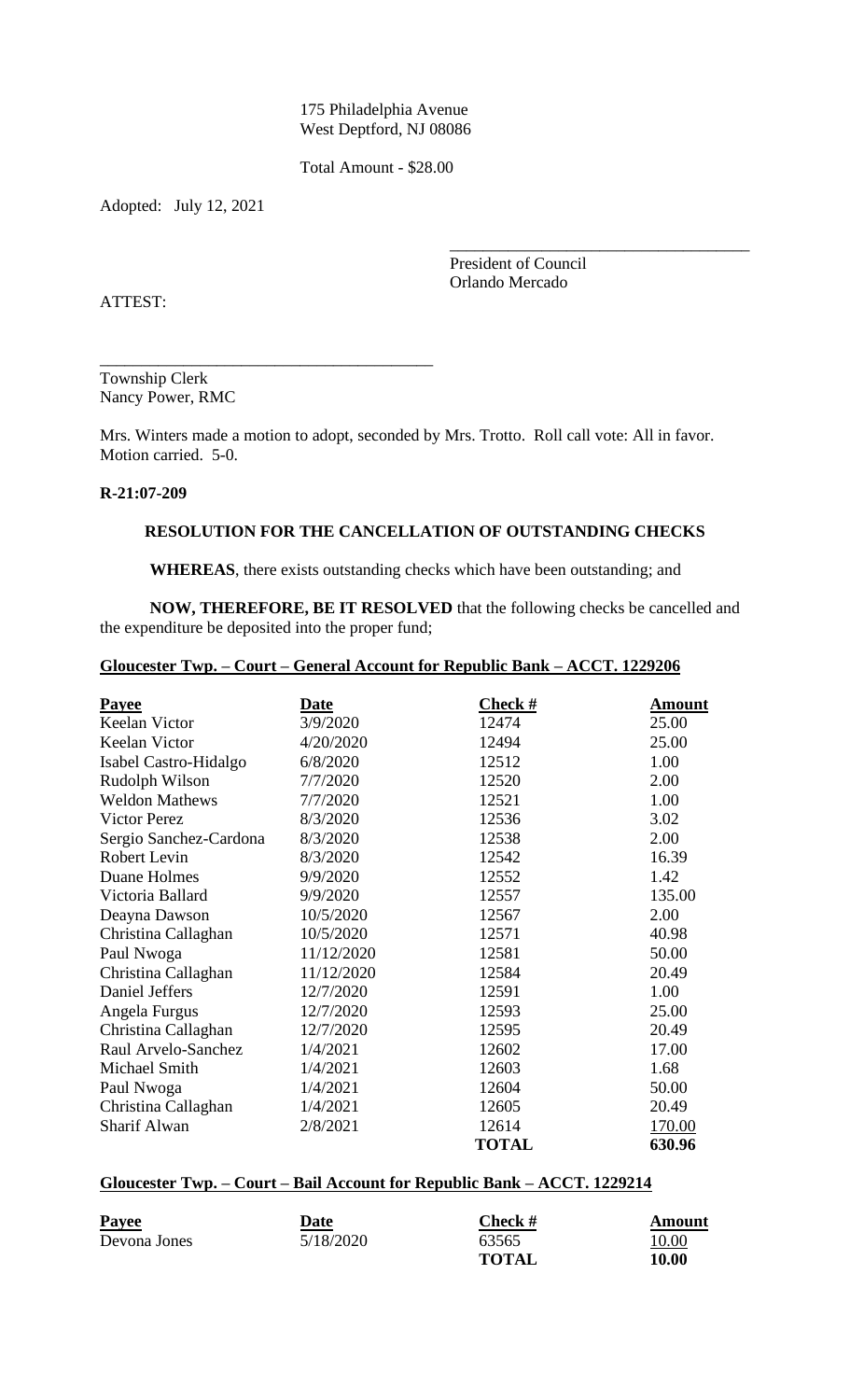Adopted: July 12, 2021

President of Council Attest: Orlando Mercado

Township Clerk Nancy Power, RMC

Mrs. Winters made a motion to adopt, seconded by Mrs. Trotto. Roll call vote: All in favor. Motion carried. 5-0.

#### **R-21:07-210**

### **RESOLUTION AUTHORIZING RELEASE OF SECURITIES FOR 407 MAIN STREET IN THE TOWNSHIP OF GLOUCESTER**

**WHEREAS,** the developer of 407 Main Street has supplied the Township of Gloucester with securities for site improvements, namely concrete curb and sidewalks; and

**WHEREAS,** the Land Development Ordinance has been amended since the application was granted to include concrete curb and sidewalks as a required component of a grading plan.

**NOW, THEREFORE, BE IT RESOLVED** by the Township Council of the Township of Gloucester that the remaining Cash Performance Guarantee in the amount of \$3,142.72 be released.

Adopted: July 12, 2021

President of Council Orlando Mercado

ATTEST:

Township Clerk Nancy Power, RMC

Mrs. Winters made a motion to adopt, seconded by Mrs. Trotto. Roll call vote: All in favor. Motion carried. 5-0.

#### **R-21:07-211**

### **RESOLUTION AUTHORIZING REDUCTION OF SECURITIES FOR THE ESTATES AT LAKESIDE PHASE I BLOCK 18301 LOTS 16,17 & 18 IN THE TOWNSHIP OF GLOUCESTER**

**WHEREAS**, the developer of The Estates at Lakeside Phase I has supplied the Township of Gloucester with Letter of Credit #20511001 from the 1<sup>ST</sup> Colonial Community Bank in the original amount of \$643,804.92 for site improvements; and

**WHEREAS**, the Engineer has inspected this project and has given his report to the Township Council of the Township of Gloucester; and

**NOW, THEREFORE, BE IT RESOLVED** that the Township Council of the Township of Gloucester does hereby authorize the reduction of securities for The Estates at Lakeside Phase I as follows:

|                   | <b>Original Guarantee</b> |                           | Reduction $#1$ Reduction $#2$ |
|-------------------|---------------------------|---------------------------|-------------------------------|
| Public Facilities | \$643,804.92              | \$615,196.92 \$331,291.32 |                               |

Adopted: July 12, 2021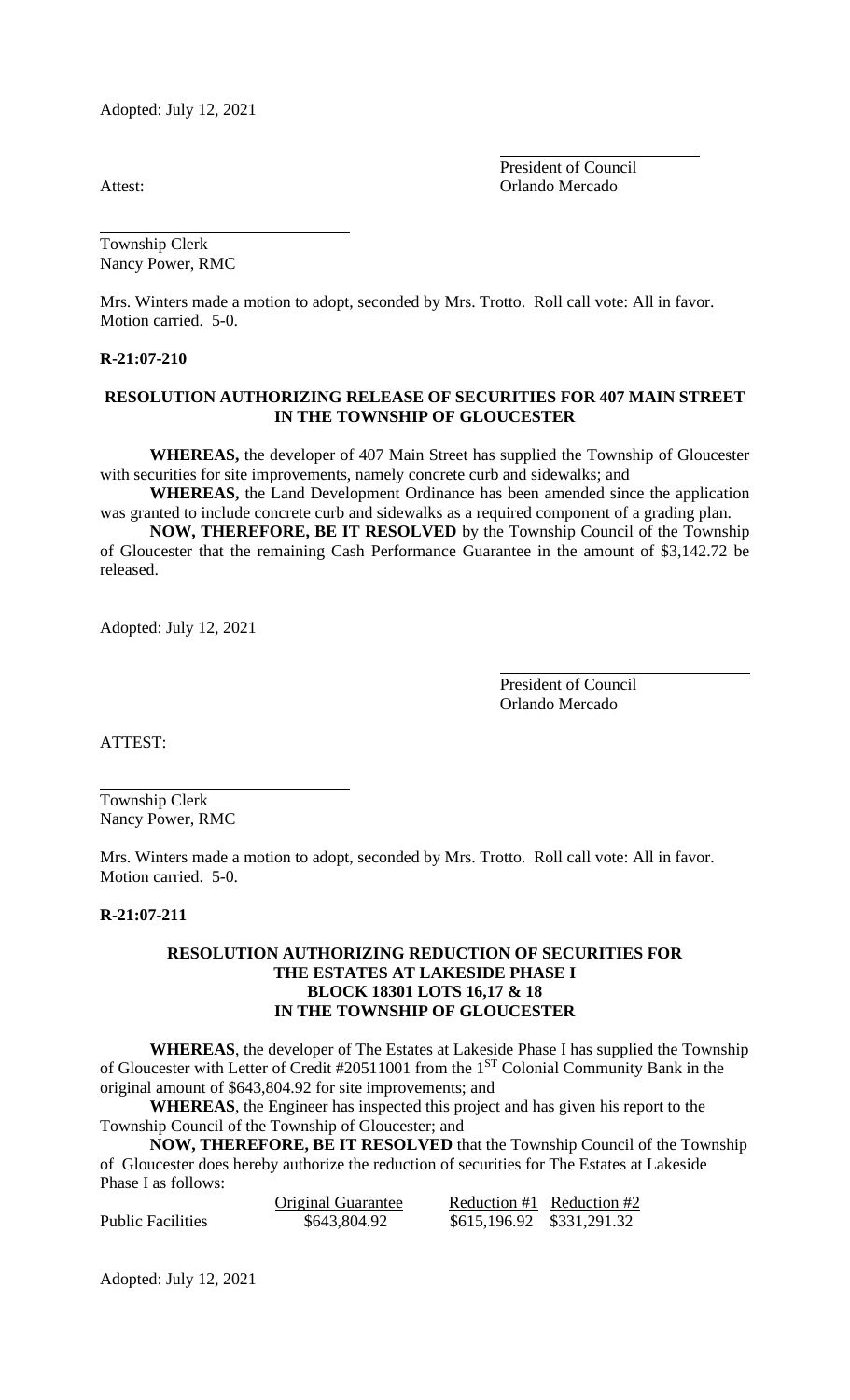President of Council Orlando Mercado

ATTEST:

Township Clerk Nancy Power, RMC

Mrs. Winters made a motion to adopt, seconded by Mrs. Trotto. Roll call vote: All in favor. Motion carried. 5-0.

#### **R-21:07-212**

### **RESOLUTION AUTHORIZING REDUCTION OF SECURITIES FOR THE ESTATES AT LAKESIDE PHASE II BLOCK 18301 LOTS 16,17 & 18 IN THE TOWNSHIP OF GLOUCESTER**

**WHEREAS**, the developer of The Estates at Lakeside Phase II has supplied the Township of Gloucester with Letter of Credit #20551001 from the 1<sup>ST</sup> Colonial Community Bank in the amount of \$292,252.20 for site improvements; and

**WHEREAS**, the Engineer has inspected this project and has given his report to the Township Council of the Township of Gloucester; and

**NOW, THEREFORE, BE IT RESOLVED** that the Township Council of the Township of Gloucester does hereby authorize the reduction of securities for The Estates at Lakeside Phase II as follows:

Public Facilities  $$292,252.20$   $$213,028.20$ 

Original Guarantee Reduction #1

Adopted: July 12, 2021

President of Council Orlando Mercado

ATTEST:

Township Clerk Nancy Power, RMC

Mrs. Winters made a motion to adopt, seconded by Mrs. Trotto. Roll call vote: All in favor. Motion carried. 5-0.

**R-21:07-213**

## **RESOLUTION AUTHORIZING REDUCTION OF SECURITIES FOR THE ESTATES AT LAKESIDE PHASE III BLOCK 18301 LOTS 16,17 & 18 IN THE TOWNSHIP OF GLOUCESTER**

**WHEREAS**, the developer of The Estates at Lakeside Phase III has supplied the Township of Gloucester with Letter of Credit #20591001 from the 1<sup>ST</sup> Colonial Community Bank in the amount of \$456,648.48 for site improvements; and

**WHEREAS**, the Engineer has inspected this project and has given his report to the Township Council of the Township of Gloucester; and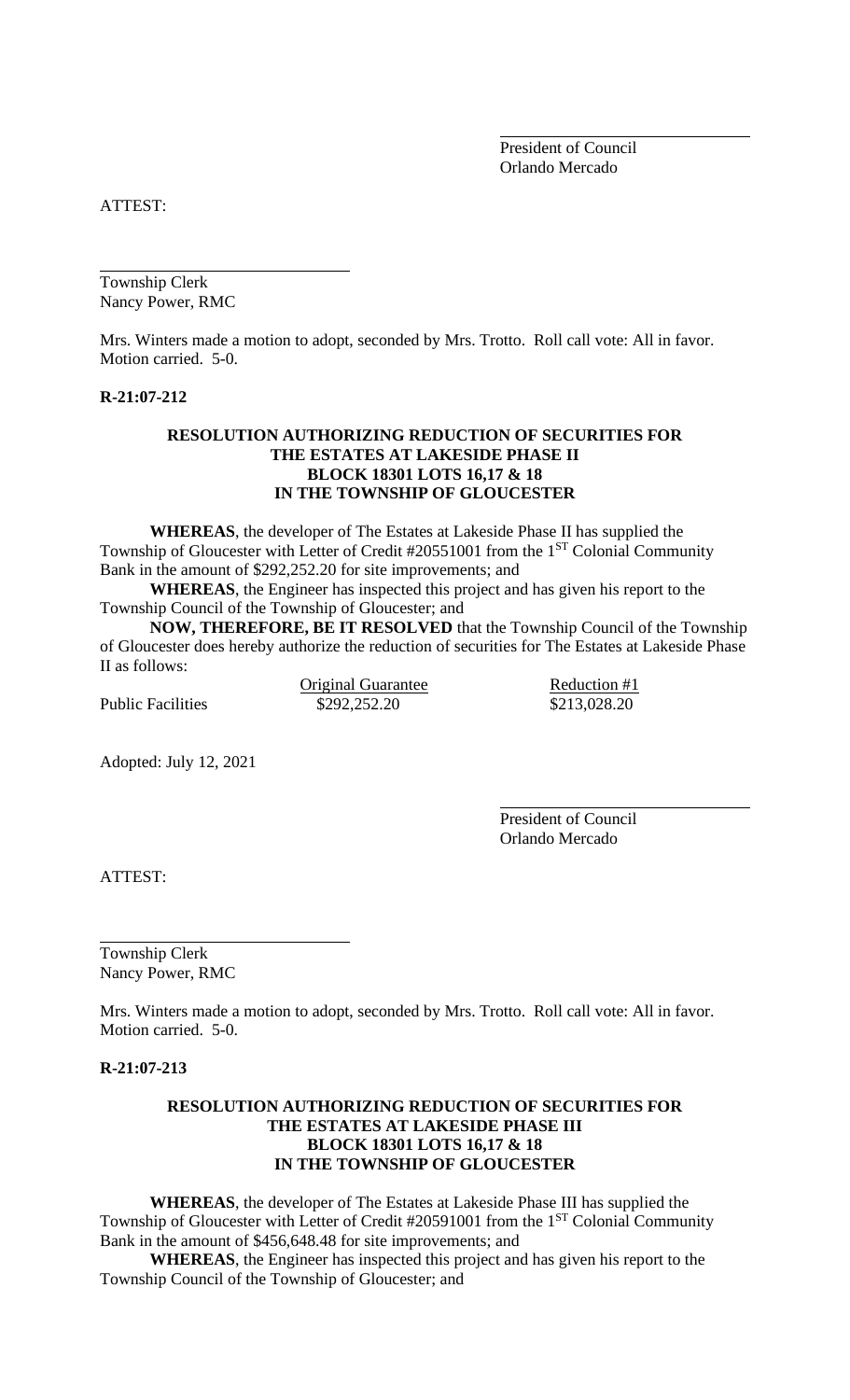**NOW, THEREFORE, BE IT RESOLVED** that the Township Council of the Township of Gloucester does hereby authorize the reduction of securities for The Estates at Lakeside Phase III as follows:

Original Guarantee Reduction #1 Public Facilities  $$456,648.48$   $$345,384.48$ 

Adopted: July 12, 2021

President of Council Orlando Mercado

ATTEST:

Township Clerk Nancy Power, RMC

Mrs. Winters made a motion to adopt, seconded by Mrs. Trotto. Roll call vote: All in favor. Motion carried. 5-0.

**R-21:07-214**

### **RESOLUTION AUTHORIZING REDUCTION OF SECURITIES FOR THE ESTATES AT LAKESIDE PHASE IV BLOCK 18301 LOTS 16,17 & 18 IN THE TOWNSHIP OF GLOUCESTER**

**WHEREAS**, the developer of The Estates at Lakeside Phase IV has supplied the Township of Gloucester with Letter of Credit #20621001 from the 1<sup>ST</sup> Colonial Community Bank in the amount of \$298,470.60 for site improvements; and

**WHEREAS**, the Engineer has inspected this project and has given his report to the Township Council of the Township of Gloucester; and

**NOW, THEREFORE, BE IT RESOLVED** that the Township Council of the Township of Gloucester does hereby authorize the reduction of securities for The Estates at Lakeside Phase IV as follows:

Original Guarantee Reduction #1 Public Facilities  $$298,470.60$   $$231,414.60$ 

Adopted: July 12, 2021

President of Council Orlando Mercado

ATTEST:

Township Clerk Nancy Power, RMC

Mrs. Winters made a motion to adopt, seconded by Mrs. Trotto. Roll call vote: All in favor. Motion carried. 5-0.

**R-21:07-215**

## **RESOLUTION TO ACCEPT A GRANT FROM THE NEW JERSEY DEPARTMENT OF LAW AND PUBLIC SAFETY, DIVISION OF CRIMINAL JUSTICE, OFFICE OF THE**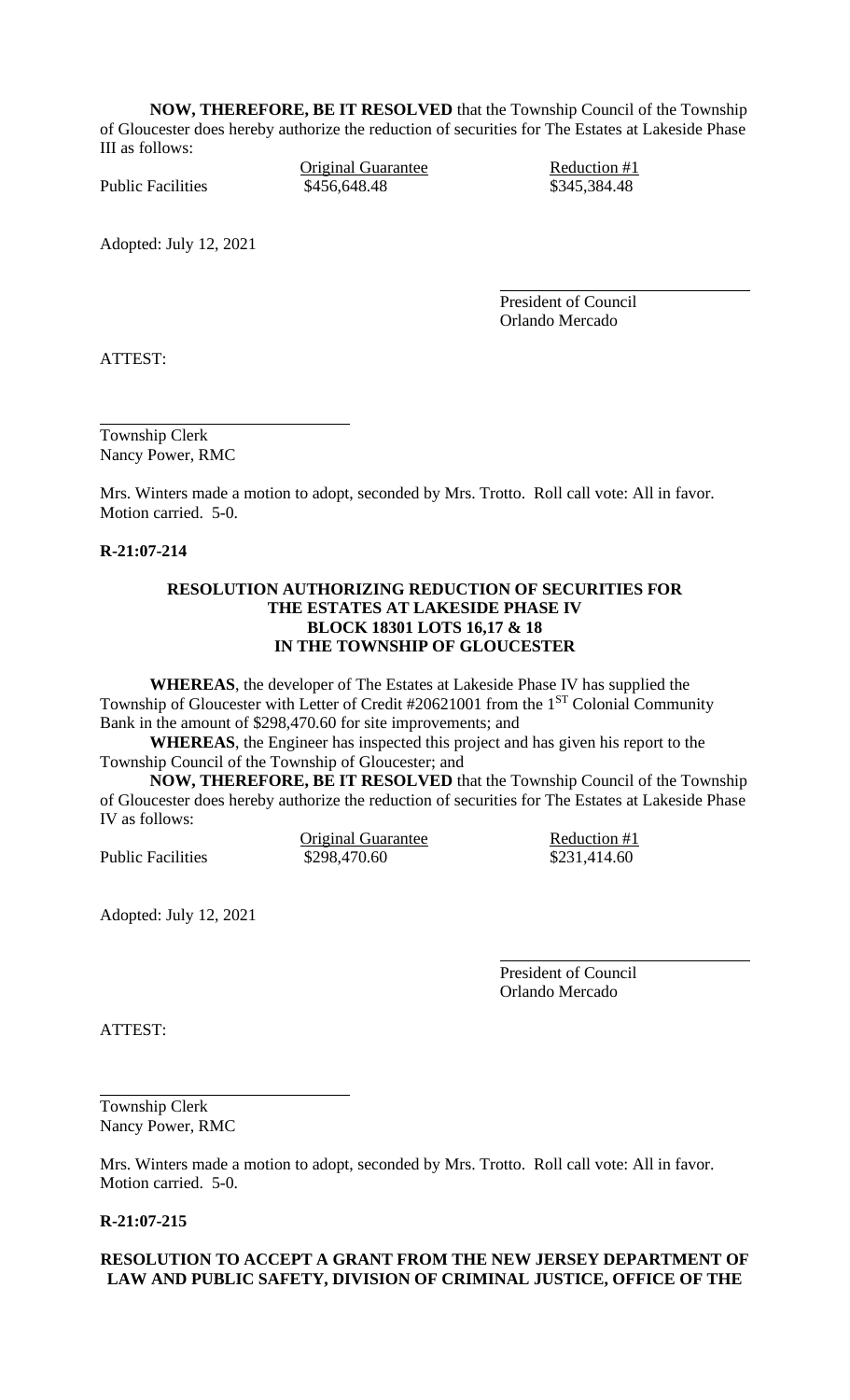#### **ATTORNEY GENERAL – SFY21 BODY WORN CAMERA GRANT**

**WHEREAS,** the New Jersey Department of Law and Public Safety, Division of Criminal Justice, Office of the Attorney General, has awarded the Township of Gloucester a Body Worn Camera Grant (#21-BWC-169) in the amount of \$299,586.00 from January 1, 2021 to December 31, 2025; and

**WHEREAS,** the Body Worn Camera Grant Program will provide for an allotted fixed dollar amount for each camera to be purchased and any excess funds to be used for ancillary equipment; and

**NOW, THEREFORE BE IT RESOLVED,** that the Mayor and Council of the Township of Gloucester, County of Camden, State of New Jersey, are authorized to accept the Body Worn Camera Grant (#21-BWC-169) from the New Jersey Department of Law and Public Safety, Division of Criminal Justice, Office of the Attorney General, in the amount of \$299,586.00 for the purchase of body worn cameras and apply any excess funds for the purchase of ancillary equipment.

Adopted: July 12, 2021

Attest:

President of Council Orlando Mercado

Township Clerk Nancy Power, RMC

\_\_\_\_\_\_\_\_\_\_\_\_\_\_\_\_\_\_\_\_\_\_\_\_\_\_\_\_\_\_\_\_\_\_

Mrs. Winters made a motion to adopt, seconded by Mrs. Trotto. Roll call vote: All in favor. Motion carried. 5-0.

#### **R-21:07-216**

## **RESOLUTION REQUESTING THE INSERTION OF A SPECIAL ITEM OF REVENUE IN THE BUDGET OF ANY COUNTY OR MUNICIPALITY PURSUANT TO N.J.S.A. 40A:4-87 (Chapter 159 P.L. 1948)**

**WHEREAS,** N.J.S.A. 40A:4-87 provides that the Director of the Division of Local Finance may approve the insertion of any special item of revenue in the budget of any County or Municipality when such item has been made available by Law and the amount thereof was not determined at the time of the adoption of the budget; and

**WHEREAS,** said Director may also approve the insertion of an item of appropriation for equal amount; and

**WHEREAS,** the Chief Financial Officer has certified that the Township has received a grant in the amount of \$299,586.00 Body Worn Camera Grant Program.

**NOW THEREFORE, BE IT RESOLVED** that the Township of Gloucester hereby requests the Director of Division of Local Finance to approve the insertion of an item of revenue in the 2021 CY Budget in the amount of \$299,586.00 which is now available as revenue from the receipt of the Body Worn Camera Grant Program.

**BE IT FURTHER RESOLVED** that a like sum of \$299,586.00 is hereby appropriated under the caption of:

> OPERATIONS "EXCLUDED FROM CAP" Body Worn Camera Grant Program  $$299,586.00$

**BE IT FURTHER RESOLVED** that the Township CFO email a certified copy of this resolution to the Director of Local Government Services for approval.

ADOPTED: July 12, 2021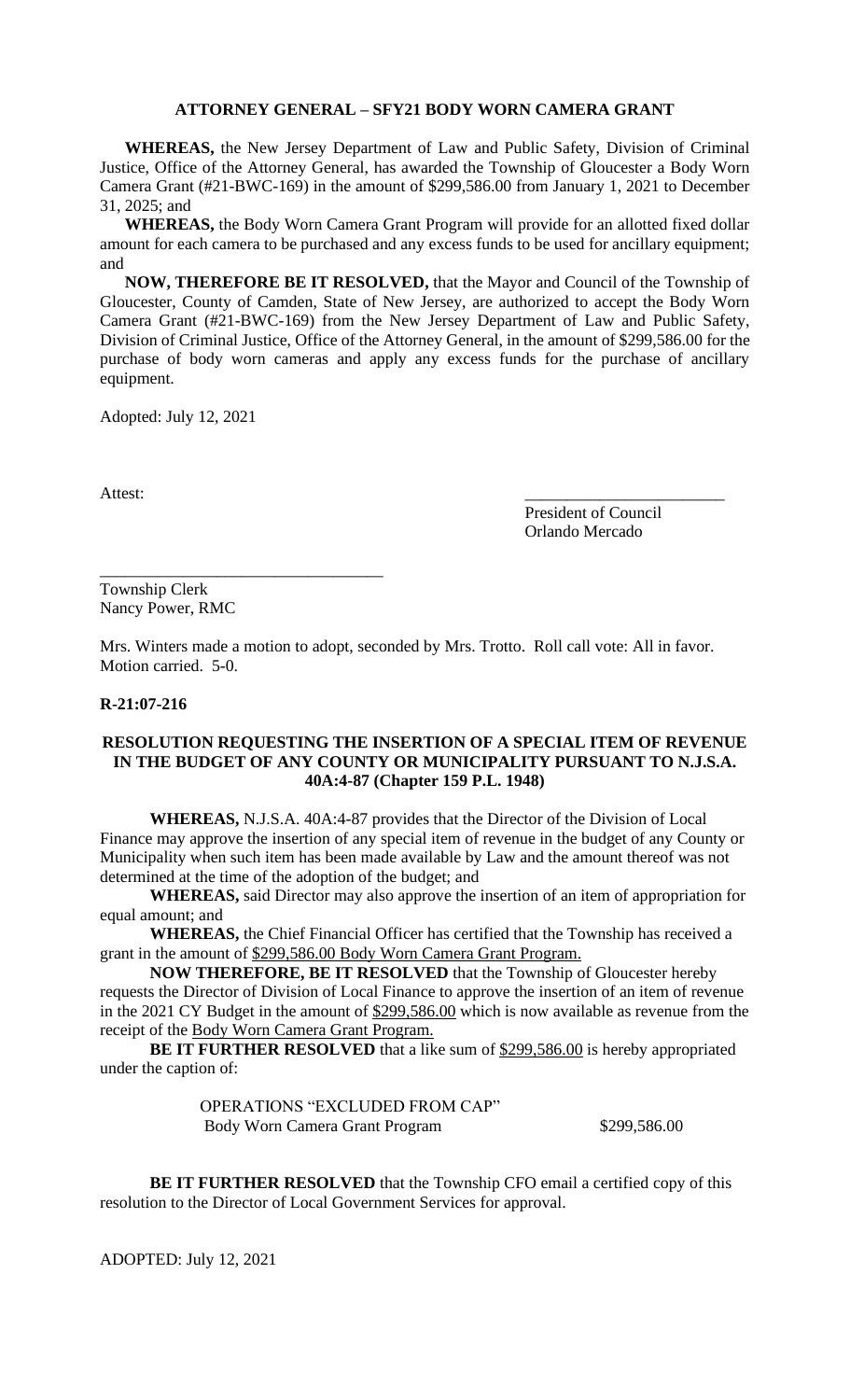President of Council Orlando Mercado

\_\_\_\_\_\_\_\_\_\_\_\_\_\_\_\_\_\_\_\_\_\_\_\_\_\_\_\_\_\_

ATTEST:

Township Clerk Nancy Power, RMC

\_\_\_\_\_\_\_\_\_\_\_\_\_\_\_\_\_\_\_\_\_\_\_\_\_\_\_\_\_\_\_\_

Mrs. Winters made a motion to adopt, seconded by Mrs. Trotto. Roll call vote: All in favor. Motion carried. 5-0.

#### **R-21:07-217**

### **RESOLUTION AUTHORIZING THE ADVERTISING OF BIDS FOR THE 2021 ROAD IMPROVEMENT PROGRAM**

**WHEREAS**, the 2021 Budget provides funds for the purchase of certain materials and supplies and equipment whose aggregate value will exceed \$44,000.00, and

**WHEREAS,** the State Statutes require that items exceeding \$44,000.00 be properly advertised and bids received.

**NOW, THEREFORE, BE IT RESOLVED** that the Advertising of Bids is hereby authorized, in accordance with the respective specifications for the following items:

2021 ROAD IMPROVEMENT PROGRAM

Adopted: July 12, 2021

President of Council Orlando Mercado

\_\_\_\_\_\_\_\_\_\_\_\_\_\_\_\_\_\_\_\_\_\_\_\_\_\_\_

ATTEST:

Township Clerk Nancy Power, RMC

\_\_\_\_\_\_\_\_\_\_\_\_\_\_\_\_\_\_\_\_\_\_\_\_\_\_

Mrs. Winters made a motion to adopt, seconded by Mrs. Trotto. Roll call vote: All in favor. Motion carried. 5-0.

#### **R-21:07-218**

## **RESOLUTION AUTHORIZING THE ADVERTISING OF BIDS FOR VARIOUS PUBLIC WORKS EQUIPMENT AND VEHICLES**

**WHEREAS**, the 2021 Budget provides funds for the purchase of certain materials, supplies, and equipment whose aggregate value will exceed \$44,000.00, and

**WHEREAS,** the State Statutes require that items exceeding \$44,000.00 be properly advertised and bids are required.

**NOW, THEREFORE, BE IT RESOLVED,** that the Advertising of Bids is hereby authorized, in accordance with the respective specifications for the following items:

One (1) 2021 Three (3) Yard Dump Truck

One (1) 2021 Seven (7) Yard Dump Truck One (1) 2021 30 Yard Tri-Axle Dump Truck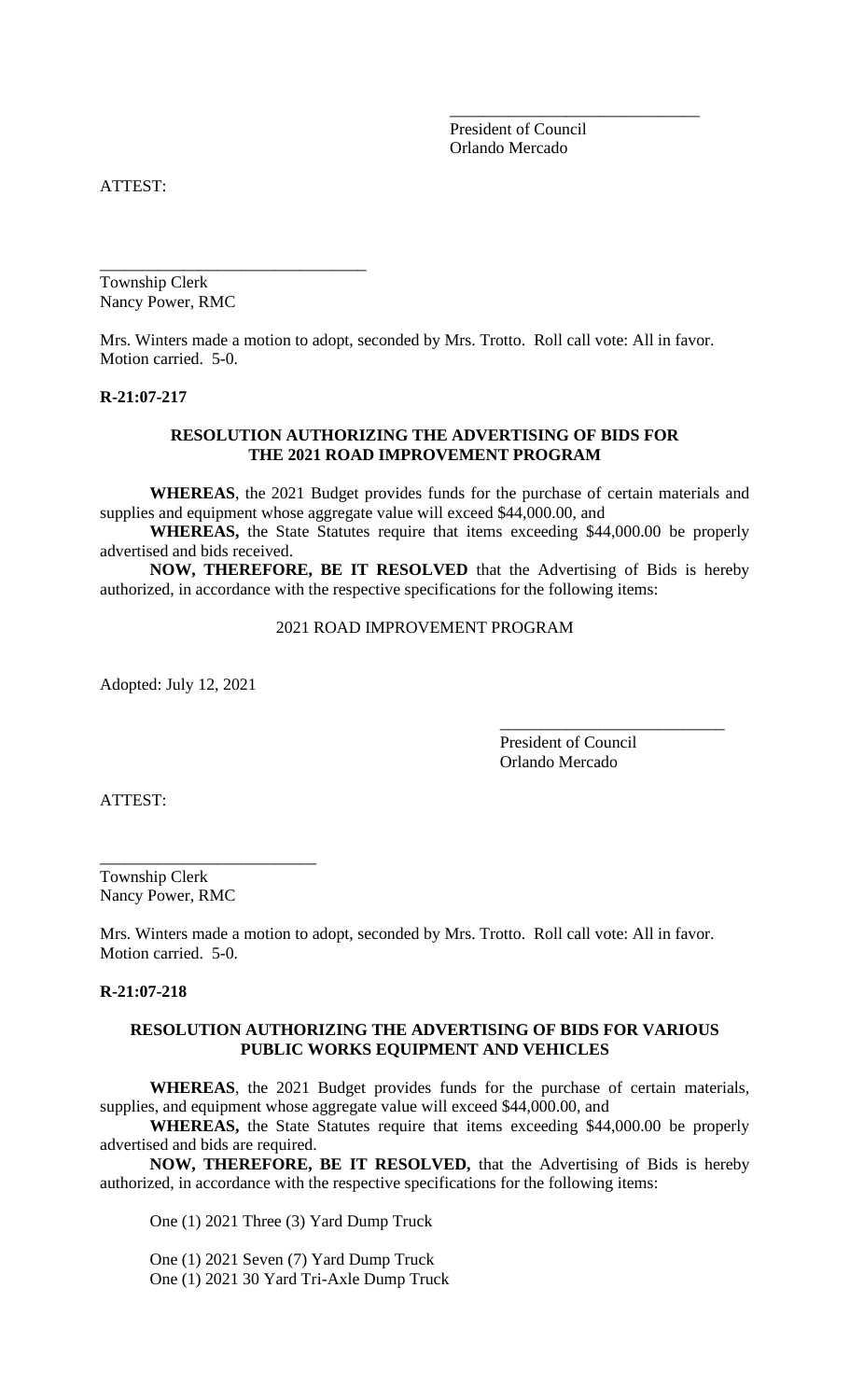One (1) 2021 New Chassis with Stand Up Right Hand Drive and 37 Yard Recycling Body

Adopted: July 12, 2021

President of Council Orlando Mercado

\_\_\_\_\_\_\_\_\_\_\_\_\_\_\_\_\_\_\_\_\_\_\_\_\_\_\_\_\_\_\_\_\_\_\_

ATTEST:

Township Clerk Nancy Power, RMC

\_\_\_\_\_\_\_\_\_\_\_\_\_\_\_\_\_\_\_\_\_\_\_\_\_\_\_\_\_\_\_\_\_\_\_\_\_

Mrs. Winters made a motion to adopt, seconded by Mrs. Trotto. Roll call vote: All in favor. Motion carried. 5-0.

## **R-21:07-219**

## **RESOLUTION OF THE TOWNSHIP COUNCIL OF THE TOWNSHIP OF GLOUCESTER, COUNTY OF CAMDEN, NEW JERSEY CONFIRMING THE PURCHASE OF ITEMS THROUGH THE EDUCATIONAL SERVICES COMMISSION OF NEW JERSEY (ESCNJ), A STATE APPROVED NATIONAL COOPERATIVE PROGRAM**

**WHEREAS,** P.L. 2011,c139 allows the Township of Gloucester, as a local contracting unit, to utilize national cooperative contracts as a method of procurement, and

**WHEREAS,** Educational Services Commission of New Jersey (ESCNJ) is a Cooperative Purchasing Program in which the Township of Gloucester is a participating municipality, and

**NOW THEREFORE BE IT RESOLVED,** that the Township Council of the Township of Gloucester does hereby confirm, authorize and approve the purchase of the following items pursuant to the following State Approved cooperative purchasing awards through the Educational Services Commission of New Jersey (ESCNJ).

| <b>COMPANY</b>              | <b>ESCNJ NUMBER</b> | <b>DESCRIPTION</b> | <b>AMOUNT</b>   |
|-----------------------------|---------------------|--------------------|-----------------|
| <b>Mohawk Resources LTD</b> | #65MCESCCPS         | $(4)$ Truck Lifts  | \$14,837.26 Ea. |

Total: \$59,349.04

\_\_\_\_\_\_\_\_\_\_\_\_\_\_\_\_\_\_\_\_\_\_\_\_\_\_\_\_\_

ADOPTED: July 12, 2021

\_\_\_\_\_\_\_\_\_\_\_\_\_\_\_\_\_\_\_\_\_\_\_\_\_\_

President of Council Orlando Mercado

Township Clerk Nancy Power, RMC

Mrs. Winters made a motion to adopt, seconded by Mrs. Trotto. Roll call vote: All in favor. Motion carried. 5-0.

## **R-21:07-220**

### **RESOLUTION OF THE TOWNSHIP COUNCIL OF THE TOWNSHIP OF GLOUCESTER, COUNTY OF CAMDEN, NEW JERSEY CONFIRMING THE PURCHASE OF ITEMS THROUGH A CONTRACT WITH SOURCEWELL (FORMERLY NJPA), A STATE APPROVED NATIONAL COOPERATIVE PROGRAM**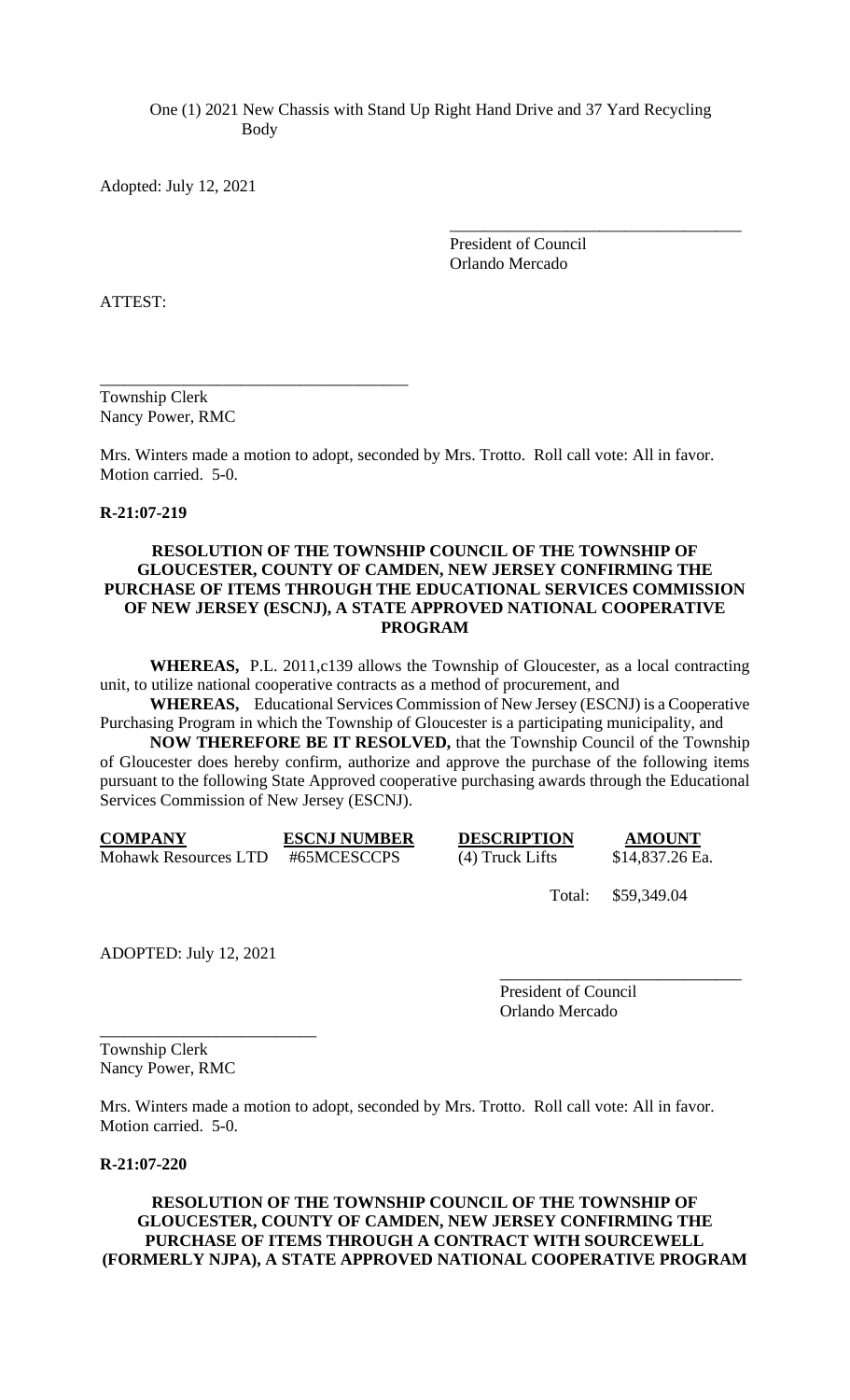**WHEREAS,** P.L. 2011,c139 allows the Township of Gloucester, as a local contracting unit, to utilize national cooperative contracts as a method of procurement, and

**WHEREAS,** Sourcewell is a Cooperative Purchasing Program in which the Township of Gloucester is a participating municipality, and

**NOW THEREFORE BE IT RESOLVED,** that the Township Council of the Township of Gloucester does hereby confirm, authorize and approve the purchase of the following items pursuant to the following State Approved cooperative purchasing awards through the contract with Sourcewell (Formerly NJPA).

| <b>COMPANY</b>       | <b>CONTRACT#</b> | <b>DESCRIPTION</b>                     | <b>AMOUNT</b> |
|----------------------|------------------|----------------------------------------|---------------|
| GT Mid Atlantic      | #032119          | Case Fork Lift Model 588H \$100,639.00 |               |
| <b>Groff Tractor</b> | #32219-CNH       | Case Backhoe Model 590SN \$119,628.00  |               |
| Timmerman Equipment  | #041217-ODB      | John Deere Leaf Machine                | \$108,982.14  |
| Company              |                  |                                        |               |

ADOPTED: July 12, 2021

\_\_\_\_\_\_\_\_\_\_\_\_\_\_\_\_\_\_\_\_\_\_\_\_\_\_

President of Council Orlando Mercado

\_\_\_\_\_\_\_\_\_\_\_\_\_\_\_\_\_\_\_\_\_\_\_\_\_\_\_\_\_

Township Nancy Power, RMC

Mrs. Winters made a motion to adopt, seconded by Mrs. Trotto. Roll call vote: All in favor. Motion carried. 5-0.

### **REGULAR AGENDA:**

**R-21:07-221**

## **RESOLUTION AUTHORIZING THE SIGNING OF AN AMENDED GREEN ACRES PROJECT AGREEMENT BETWEEN THE TOWNSHIP OF GLOUCESTER AND THE STATE OF NEW JERSEY, DEPARTMENT OF ENVIRONMENTAL PROTECTION, GREEN ACRES PROGRAM FOR ROSELIN BRIDGE (EIL INVESTMENTS) PROPERTY LOCATED AT 2650 ERIAL ROAD, BLOCK 14601, LOTS 2, 5, 6 AND 13**

**BETWEEN** Gloucester Township, Camden County, having offices at 1261 Chews Landing Road at Hider Lane, P.O. Box 8, Blackwood, NJ 08012, hereinafter " Local Government Unit"; and

The State of New Jersey by the Department of Environmental Protection, Green Acres Program, Mail code 501-01, P.O. Box 420, Trenton, New Jersey 08625-0420, hereinafter "State" (collectively the "Parties")

**WITNESSETH:**

**WHEREAS,** the Local Government Unit has submitted an application to the State for financial assistance under the Green Acres Program; and

**WHEREAS,** the State has reviewed said application and has found it to be in conformance with the scope and intent of the Green Acres Program and has approved the Local Government Unit's request and awarded funding ("Green Acres Funds"); and

**WHEREAS,** the parties wish to execute this Amended Green Acres Project Agreement ("Project Agreement") to govern the Local Government Unit's use of Green Acres Funds; and

**WHEREAS,** the Local Government Unit has agreed to utilize the Green Acres Funds and to hold and use the premises hereinafter described in accordance with the Green Acres Laws; and

**WHEREAS,** the Local Government Unit has previously entered into a Green Acres Project Agreement awarding Green Acres Funds, dated March 24, 2003 that was subsequently amended on May 24, 2006, August 13, 2009, November 9, 2010, and September 20, 2016, for a total project cost of \$4,426,117.29; and

**WHEREAS,** the State has not fully dispersed all previously awarded Green Acres Funds governed under the prior Green Acres Project Agreement; and

**WHEREAS,** the NJDEP Office of Natural Resource Restoration (ONRR) is tasked with the assessment and restoration of natural resources that have been injured as a result of hazardous discharges to the environment: and as a result of discharges at the Chemical Leaman Superfund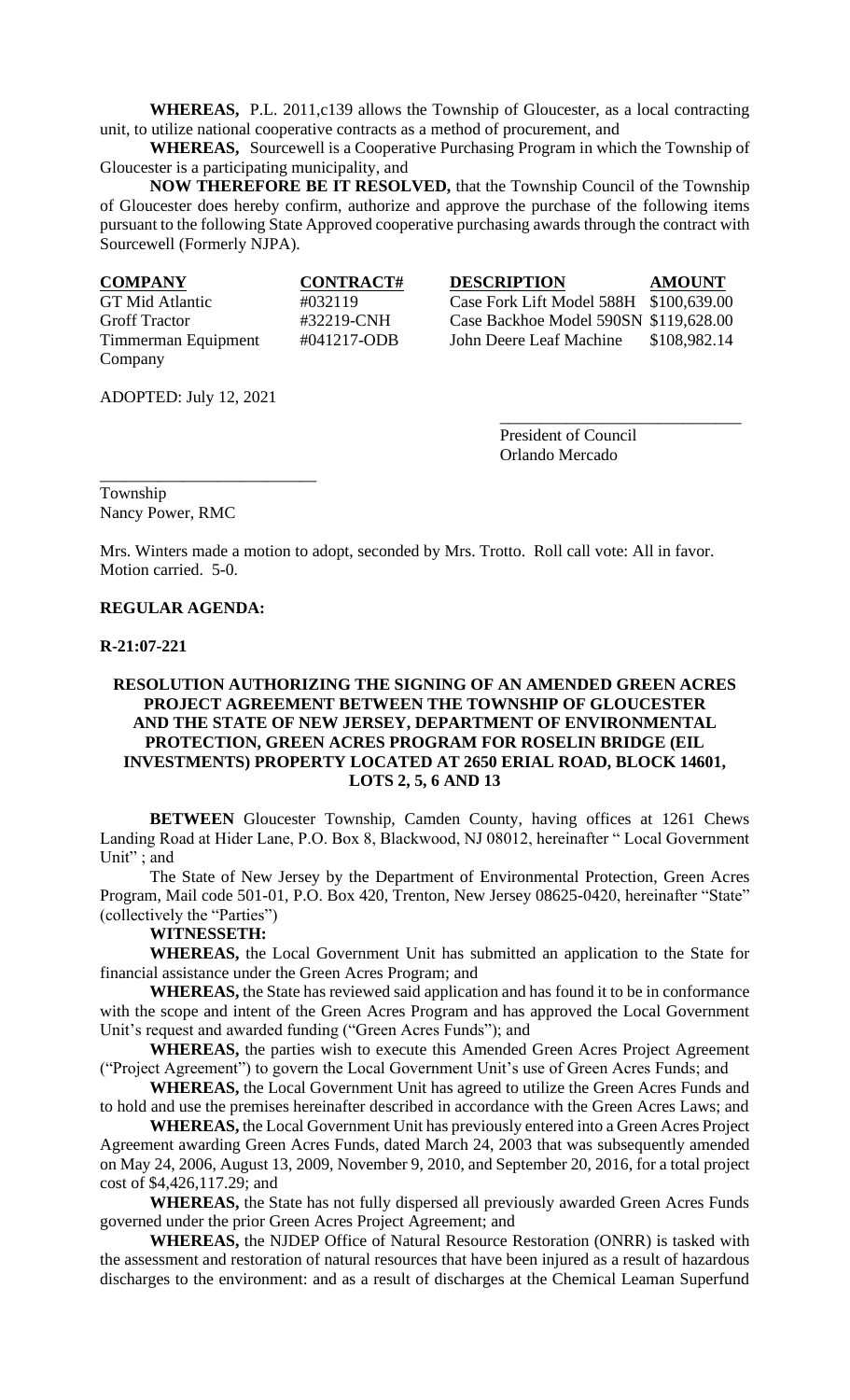Site in Logan Township, Gloucester County, a natural resource damage settlement was paid to the ONRR; and

**WHEREAS,** this settlement is to be used to restore and enhance natural resources that have been damaged by Chemical Leaman; and

**WHEREAS,** the ONRR wished to contribute settlement funds towards the purchase of the Roselin Bridge, LLC (aka EIL Investments) property in Gloucester Township, Camden County; and

**WHEREAS,** the purchase of this property is consistent with the policies of the ONRR and will serve to directly restore injuries from the discharges through the enhancement of groundwater recharge and habitat preservation of this watershed property; and

**WHEREAS,** the Parties seek to update the terms of the prior Green Acres Project agreement to include ONRR funding, and intent that this Project agreement shall supersede and replace the prior Green Acres Project Agreements between the State and the Local Government Unit and that the Local Government Unit's use of all Green Acres Funds shall be governed exclusively and bound by this Project Agreement.

**NOW, THEREFORE, BE IT RESOLVED,** the authorized signatories for the Township of Gloucester shall be the Township Solicitor, David Carlamere, and the Mayor, David R. Mayer.

**NOW, THEREFORE BE IT FURTHER RESOLVED,** in consideration of the principles, assurances and premises contained herein, the Parties agree to perform in accordance with the provisions, terms and conditions set forth in this Project Agreement. The Township Council of the Township of Gloucester, County of Camden, State of New Jersey authorizes the execution of this Amended Green Acres Project Agreement.

Adopted: July 12, 2021

President of Council Orlando Mercado

\_\_\_\_\_\_\_\_\_\_\_\_\_\_\_\_\_\_\_\_\_\_\_\_\_\_\_\_

ATTEST:

Township Clerk Nancy Power, RMC

\_\_\_\_\_\_\_\_\_\_\_\_\_\_\_\_\_\_\_\_\_\_\_\_\_\_

Mrs. Trotto made a motion to adopt, seconded by Mrs. Stubbs. Roll call vote: All in favor. Motion carried. 5-0.

## **GT E-GOV ACCESS:**

Peter Heinbaugh of Morningstar Court asked the following questions:

*1. Does there exist a project budget for the \$4.4 million Green Acres project that is referenced in resolution #221? How can one obtain this budget?* Mr. Mercado stated this information can be obtained and will be accessed tomorrow.

*2. Can you please tell me where one can find the public meeting schedule for the GT Economic Development Corp?* Mr. Mercado stated they meet the second Thursday of each month at 8 am in the Mayor's Office.

Sam Sweet of Elizabeth Place asked the following questions:

*1. It was recently reported by Gloucester Township that the Small Business Grant was running of out money. The Program had over \$400,000 in it. As of the last meeting only 23 companies were approved. At the most that is \$115,000. Has that number of approved applications increased that high in the past 2 weeks?* Mr. Mercado stated this information is not true.

- *2. Can you please provide updated numbers on this program?*
- *3. How many companies have applied?* 97
- *4. How many have been approved?* 67
- *5. How many have been denied? If so, what are the reasons?* 30
- *6. How many are in review?* 3
- *7. Can you please provide an updated list of the companies that were approved and*

*received funds?* 23

*8. Finally, is the fee paid to Triad that was out of the actual funds, a fixed fee or is based on time?* Approximately \$65,000.

#### **PUBLIC PORTION:**

Mr. Mercado opened the public portion.